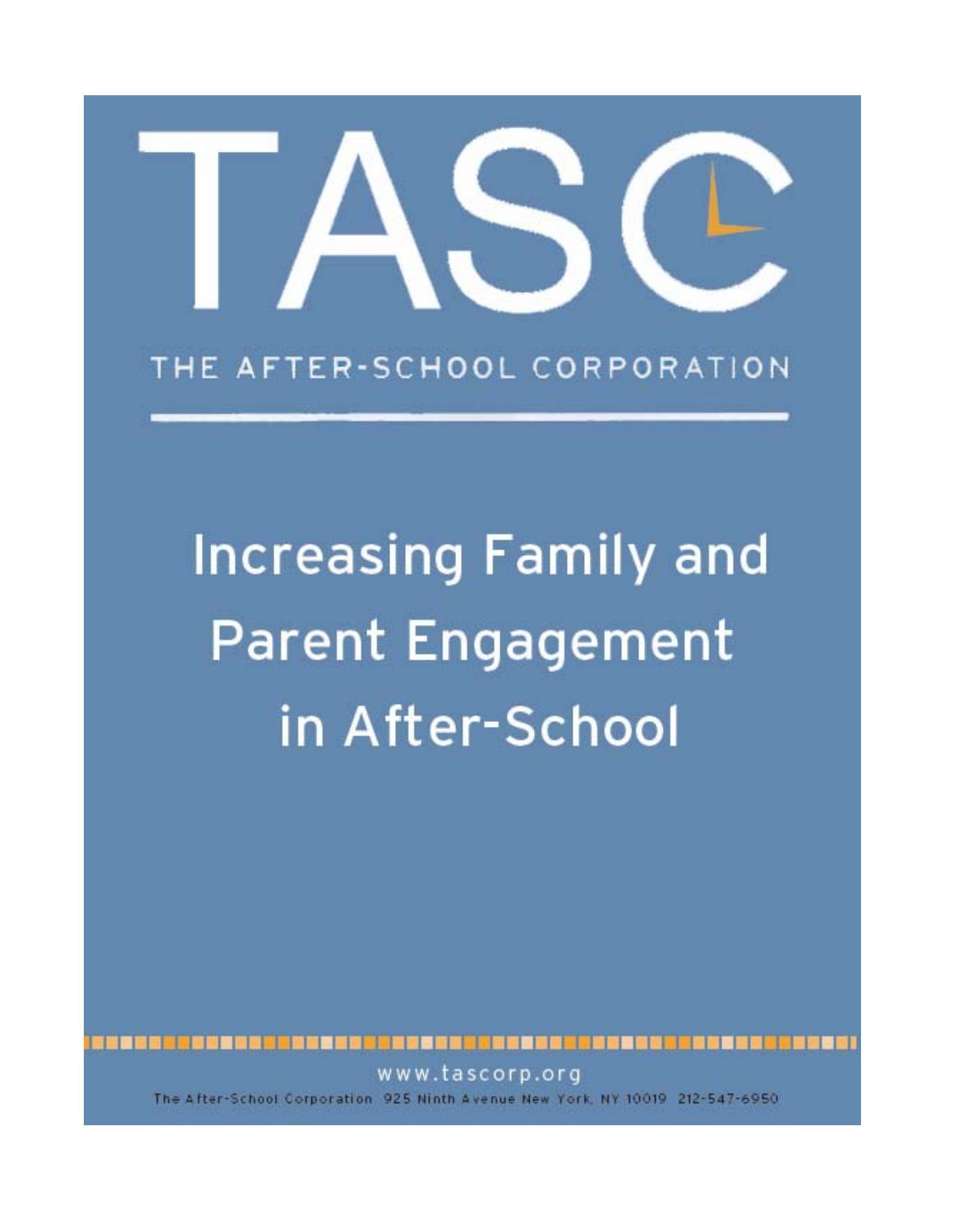Dear Site Coordinator,

Involving parents, family members, and guardians in children's school lives is critical to their success in school. TASC is interested in seeing sites actively engage and support parents and families in the after-school. Engaging parents increases students' success in the day school, provides parents and family members with needed programs and services, as well as a connection to their children's lives and schools. Parents also enable after-school programs to better serve their students through volunteering, advising, and other program enrichment activities that parents provide.

After-school programs are able to attract parents that may feel alienated from the day school or who do not have the time during the regular school day hours. The sense of community and inclusion that your after-school program creates is what makes parents and families feel welcomed.

Thanks to a grant from the New York Times Foundation, TASC has been examining how sites can successfully engage parents in after-school programs. This funding from the New York Times Foundation gave us the opportunity to talk directly to parents, site coordinators, and line staff about the difficulties and successes in engaging parents and family members in their programs. In addition, the grant provided funding for mini-grants for University Settlement and Henry Street Settlement to creatively engage and support parents in their programs. The programs the mini-grants supported are documented in this guide.

The following pages will explain why engaging parents is important, provide tips and outreach materials on effective ways to engage parents, and illustrates fifteen examples of how site coordinators and staff are successfully engaging and supporting parents at their after-school programs.

We hope that you find this guide helpful. We look forward to hearing about other ideas you have tried and how you were able to replicate the best practices mentioned to increase parent and family engagement in your program.

Sincerely,<br>Lucy N. The imen

Lucy Friedman President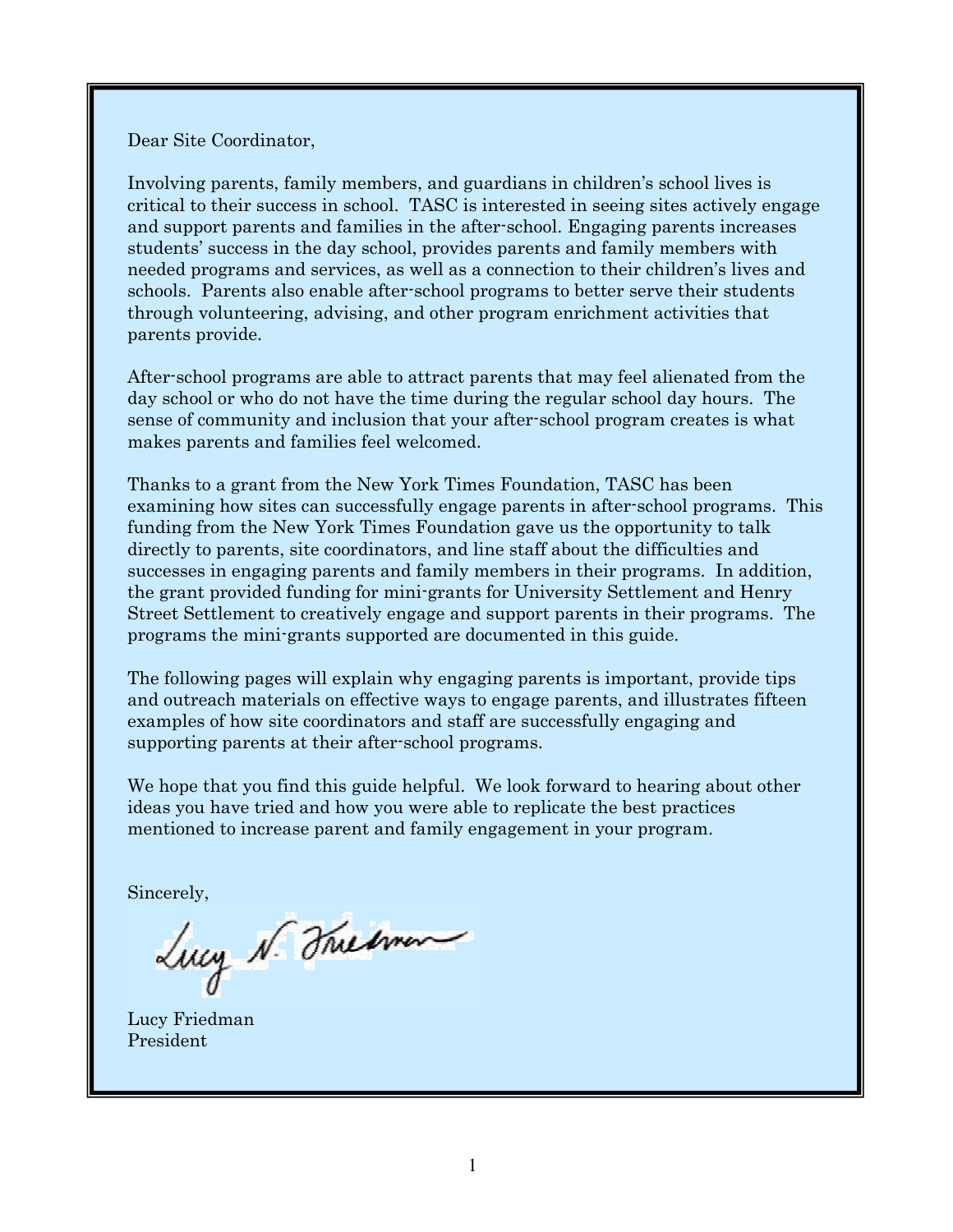# **INCREASING PARENT AND FAMILY ENGAGEMENT IN AFTER-SCHOOL**

- **1. What does parent involvement mean?**
- **2. What are the benefits to children and families when parents are actively involved in the afterschool program**
- **3. How does parental involvement benefit the after-school program?**
- **4. Do parents want to be involved?**
- **5. What do I do if I don't have a parent liaison on staff?**
- **6. How can I work with my school's Parent Coordinator?**
- **7. Does it take a lot of work to get parents involved?**
- **8. How do I start?**
- **9. Tips on improving parent and family involvement**
- **10. Examples from TASC Sites**

#### **WELCOME PARENTS**

*Parent Open House & Orientation Queens Child Guidance Center PS 24* 

#### **PARENTS AS ADVOCATES**

*Advocacy Training Children's Aid Society Multiple Sites* 

#### **PARENT HANDBOOK**

 *Parent Involvement Requirements Police Athletic League PS 118* 

#### **PARENTS AS EMPLOYEES**

*Hiring Parents YMCA PS 95* 

**PARENT VOLUNTEERS**

*Parent Mentors SCAN CES 53* 

 *Homework Specialist\* University Settlement PS 137*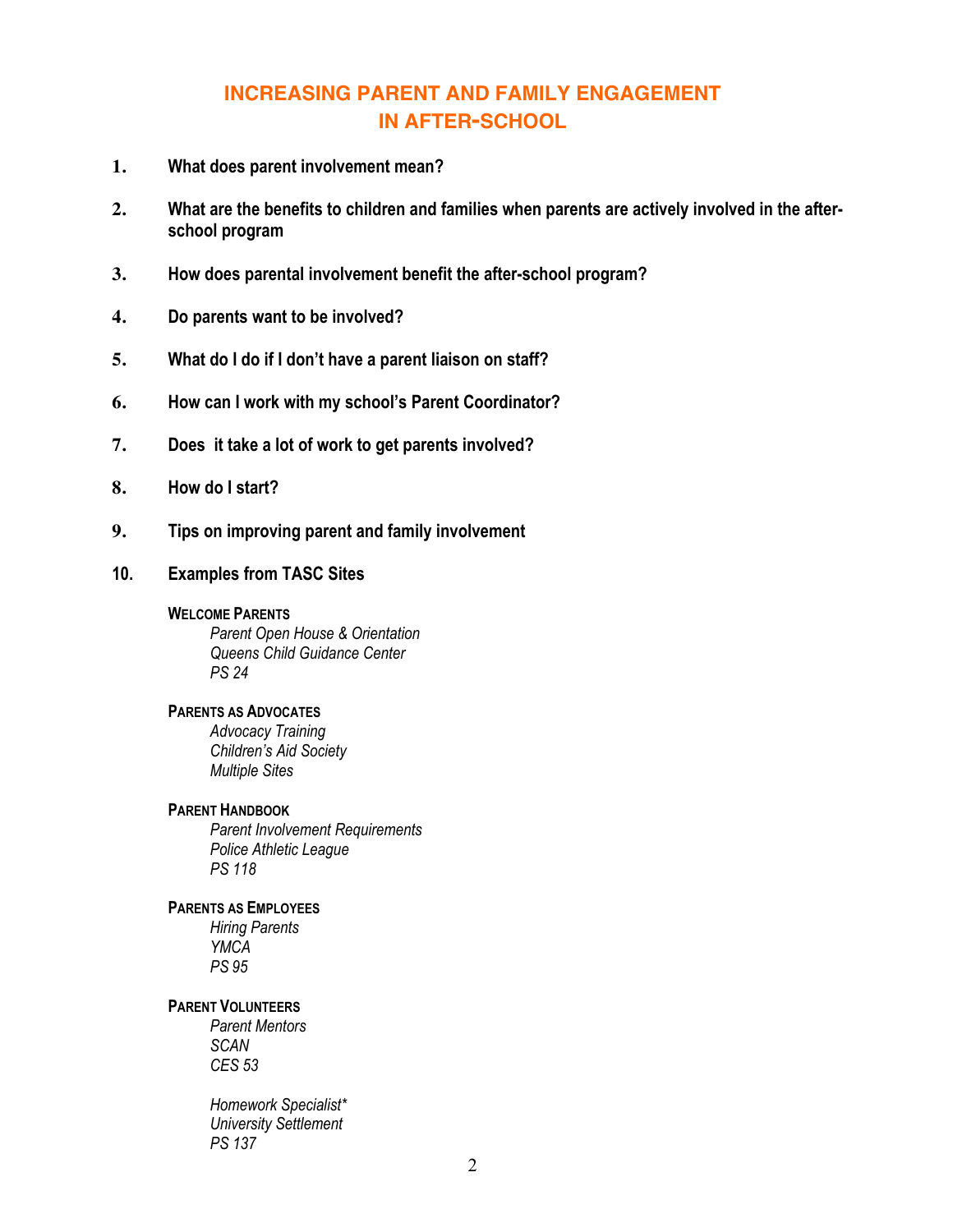#### **PARENT FOCUSED PROGRAMMING**

*Parent Focus Groups New Settlement Apartments C.E.S. 64 Bronx* 

 *Fun and Educational Classes Children's Aid Society New York City Mission Society* 

#### **PARENTS AS ADVISORS**

*Advisory Board University Settlement House PS 137* 

#### **INFORMATION EXCHANGE**

*Parent Newsletter\* Henry Street Settlement PS 134* 

#### **SERVICE REFERRALS / SUPPORTING FAMILIES AND CHILDREN AT HOME**

*Single Stop CAMBA, St. Christopher Ottilie, Children's Aid Society, New Settlement Apartments* 

 *Parent Resource Center University Settlement PS 63* 

#### **PARENTS AS TEACHERS**

*Art Teacher YMCA – Jamaica Branch PS 95* 

#### **PARENTS AS LEARNERS**

*Parent Workshops New York City Mission Society CES 28* 

 *Family Literacy Project Reach Youth PS 230* 

*\* projects supported by the New York Times Foundation* 

#### **11. Appendices**

- Volunteer Recruitment Letter to Parents (sample)
- School-Linked Services Parent Survey (sample)
- Parent Interest Survey (sample)
- Parent Involvement Survey (sample)
- Welcome letter to parents (sample)
- Useful Resources and Contact information
- Parent & Family Handbook (sample)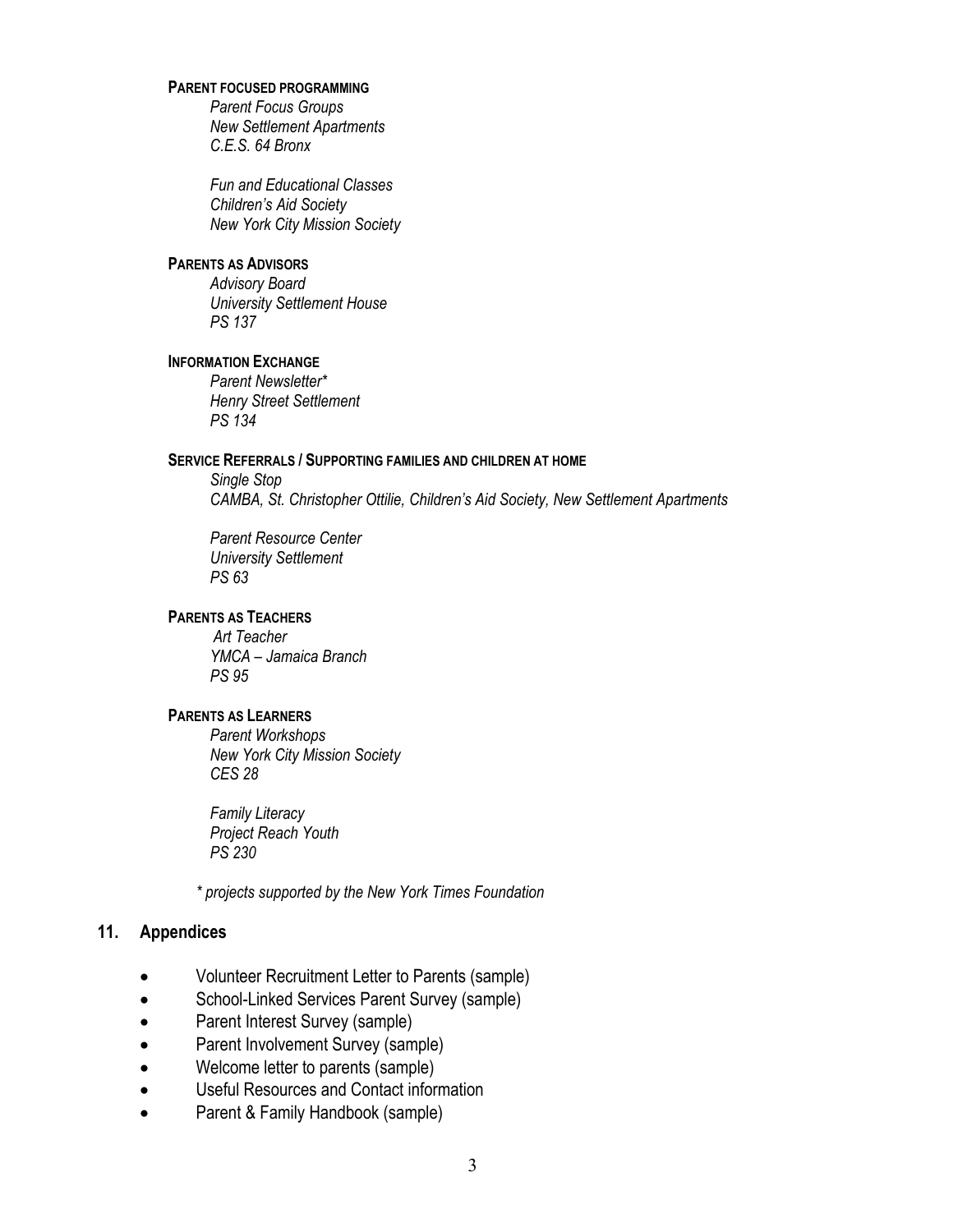# **QUESTIONS & ANSWERS ABOUT PARENT AND FAMILY INVOLVEMENT**

#### **WHAT DOES PARENT INVOLVEMENT MEAN?**

Parental involvement is not a one size fits all practice, parental involvement includes many types of contacts parents have with after-school programs. Parent involvement includes parents who regularly inquire about their children at pick-up, those who write letters in support of after-school funding, and those who volunteer their time.

We want to make it clear that although we use the term "parent involvement" in this document, the activities discussed are not limited to parents – every activity we mention should be open to non-family caregivers or other family members who actively and positively participate in the lives of the students.

This guide includes ideas from parents, site coordinators, and TASC staff who have extensive experience with this issue.1 We encourage you to use this information to develop your own approach to involving parents as you create opportunities for them to voice opinions, learn, contribute, and engage with their children, other adults, and staff. Please experiment, innovate and let us know what works.

#### **WHAT ARE THE BENEFITS TO CHILDREN AND FAMILIES WHEN PARENTS ARE ACTIVELY INVOLVED?**

It is undisputed that when families are involved in school, their children do better. Children receive higher grades, attend more frequently, get better test scores, show improved behavior, and graduate at a higher rate. Afterschool programs are an extension of the school day, and parental involvement can produce similar benefits. But more importantly, site coordinators agree that afterschool programs are a gateway to the day school for many parents who do not and would not otherwise feel connected to their children's school. Parents who feel connected to their after-school program are more likely to have contact with teachers and day school staff.

Parents also benefit from engaging in after school programs. Most parents are busy with work, family, and other responsibilities. Others are very isolated. Parents enjoy activities that offer a chance to socialize, and in particular to discuss common concerns with other parents. After-school programs are also an important forum for identifying and integrating resources and services that strengthen families. Many CBOs, like CAMBA, address the whole family by matching them with other agency services. Similarly, sites offer skill building workshops including employment readiness, ESL, GED, and learning how to help a child with homework. Site coordinators also try to help parents have fun through dance, cooking, and exercise programs.

Many sites provide referral information for social and financial services provided by their CBOs that may be of interest to parents. Some sites are running a Single Stop program that provides parents and community members free legal and financial services and social service referrals. By providing services to parents and family members at the after-school site, a symbiotic relationship is established between the family and the after-school program.

#### **HOW DOES PARENTAL INVOLVEMENT BENEFIT THE AFTER-SCHOOL PROGRAM?**

All site coordinators can describe those moments when they need more hands and eyes than their staff can provide. During those moments, parents can assist you as chaperones for trips, helpers at special events, or someone to coordinate a holiday celebration. However, parents can play other important roles in addition to the ones mentioned above.

Many programs have parent advisory committees that meet regularly to review the program and to develop new and innovative ideas. Other site coordinators rely on a

<sup>&</sup>lt;sup>1</sup> This tip sheet is the product of conversations with numerous site coordinators, two parent focus groups, pilot programs, discussions with experts in after-school programming, and review of TASC site reports, surveys, and materials on parental involvement.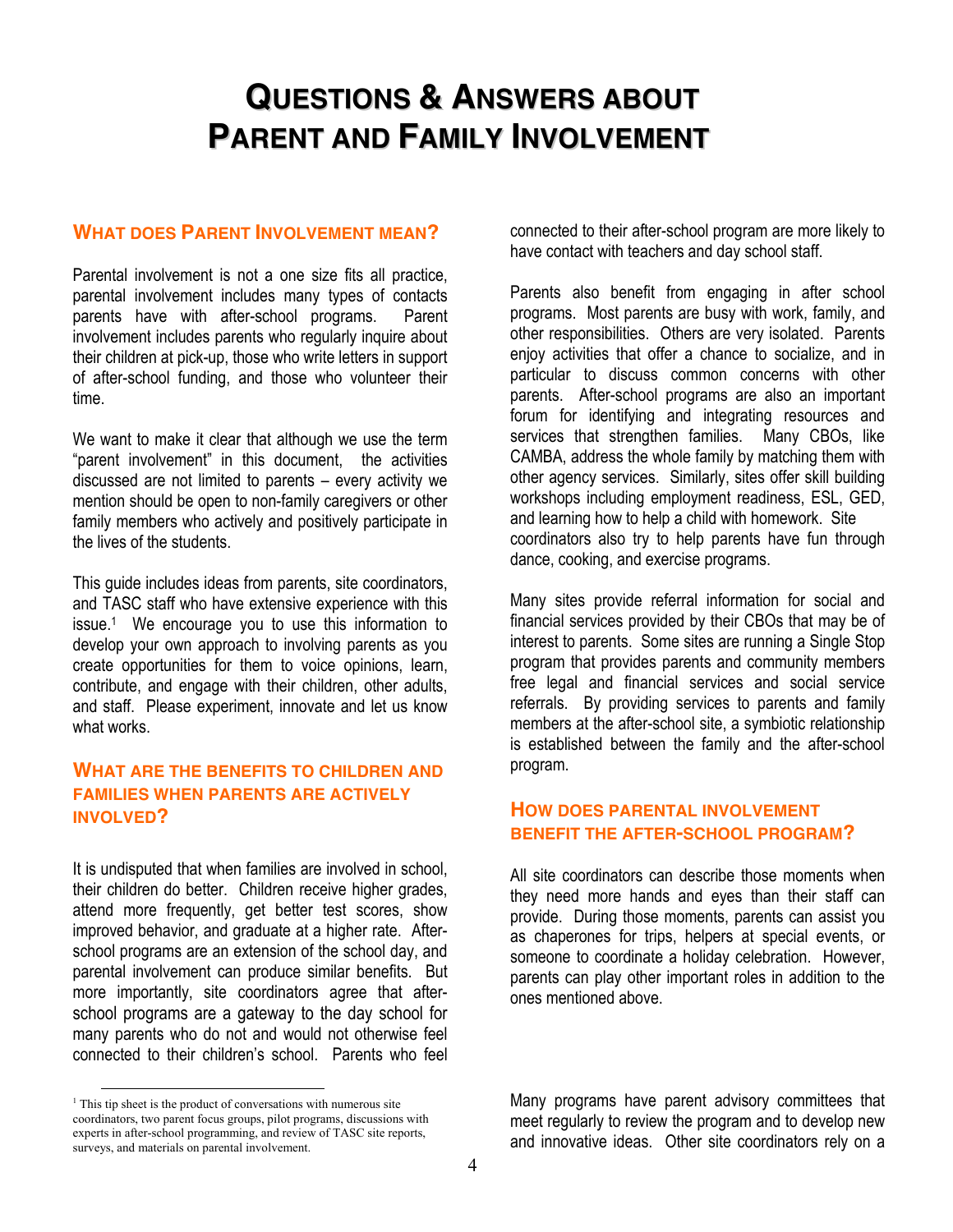core group of parents in a less formal way - bouncing ideas off frequent volunteers or holding periodic meetings open to any parents who are able to attend. Creating a program that reflects the ideas and desires of the parents involved leads to program improvements, increased program satisfaction and attendance, and additional parental investment.

#### **DO PARENTS WANT TO BE INVOLVED?**

Yes. When asked, parents tell us that they care about their children and the quality of their education. They say that if they did not have other responsibilities they would want to spend more time with their children in the afterschool hours. But, parents also report that they have little free time, busy lives and some are under enormous stress. Parents should be made aware of the benefits their involvement have to themselves, the after-school program, and especially to their children.

Most parents become involved with their school programs when they feel welcomed and appreciated. Parents come in large numbers to the baking and sewing classes that the Children's Aid Society runs at P.S. 152. The New York City Mission Society at CES 28 offers workshops and classes based on parent surveys that identify topics of interest.

Some parents do not know how to get involved. The experience of the Shorefront YMCA at P.S. 253 is instructive. Faculty and administrators were frustrated by the lack of parental involvement in this school with a predominantly immigrant population. When their efforts to contact parents failed, they concluded that parents were not interested in their children's academic success.

Further investigation by after-school staff revealed that parents did not respond to the school's traditional approaches - phone calls, conferences, response to notices. Many parents work, don't have phones, or cannot communicate in English. In turn, the parents felt that the school was ignoring them and did not understand their concerns.

The after-school program mounted a very successful effort to improve communication with parents through training and hiring appropriate staff, increasing and improving communications at dismissal, and inviting parents in on their own terms.

#### **WHAT DO I DO IF I DON'T HAVE A PARENT LIAISON ON STAFF?**

It does not matter whether you have a full time staff member devoted to parent engagement. TASC's research suggests that sites with a parent liaison are not necessarily more successful than those without. The key factor is how committed the site coordinator is to engaging parents. When every staff member feels that it is part of his or her job to build trusting and respectful relationships with parents - parents turn out.

An experienced site coordinator stated that parents feel welcome when staff accept them for who they are. If the program understands parents' interests and limitations, and is willing to help them, parents will begin to participate and ultimately become more engaged.

#### **HOW CAN I WORK WITH MY SCHOOL'S PARENT COORDINATOR?**

All schools have a Parent Coordinator hired by the Department of Education. Parent Coordinators are responsible for encouraging and promoting active involvement by parents in their children's education. Coordinators work to make schools more welcoming to parents. In addition to principals and teachers, Parent Coordinators are an important point of contact for parents at their children's schools. Parent Coordinators are trained to help parents find answers to their questions and concerns.

The relationships between Parent Coordinators and afterschool programs have the potential to promote parent engagement in a meaningful and significant way in afterschool. Given the time and scheduling constraints that may exist in your school, we encourage after-school programs to work closely with parent coordinators. At the beginning of the school year, make an effort to meet with your school's parent coordinator to establish a plan for the year on how to work collaboratively to engage, educate, and inform parents. PS 42, Education Alliance invites their Parent Coordinator to staff and parent orientations.

For example, at Sunnyside PS 199Q the school's parent coordinator is also on the after-school program staff, handling all sorts of administrative and programmatic responsibilities. The Parent Coordinator has been a critical link between the school and the after-school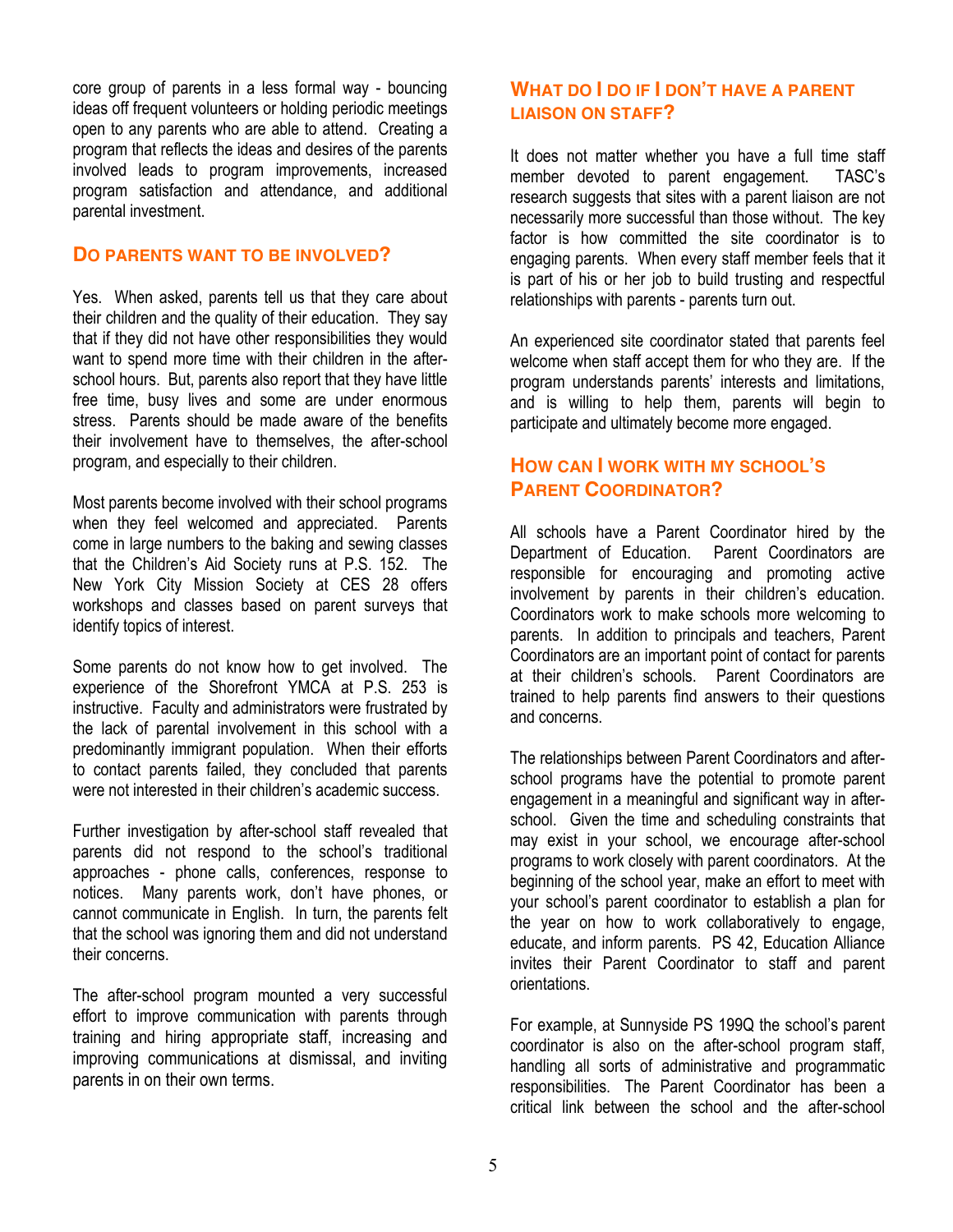program. The Parent Coordinator is beloved by staff and students and has an extraordinary knowledge of the school and surrounding community. She also has several children who attend PS 199 as well as the afterschool program and a son who works as a youth worker in the program.

#### **DOES IT TAKE A LOT OF WORK TO GET PARENTS INVOLVED?**

It doesn't have to. Successful site coordinators repeatedly give the same advice, "If you treat parents right, they will come." Unanimously, they recommend hiring staff that reflect the cultural diversity of the students. Training is also key. Focus on how to make parents feel welcome, helping staff become sensitive to cultural diversity, developing skills for diffusing conflicts, and setting a positive tone. Some sites devote a day of its new staff training to these issues. Review the enclosed list of ways to involve parents, some of them take more time than others, but many are quick, easy and low cost.

Working collaboratively with school administrators and the PTA is also a proven practice. Principals, PTA officers, and site coordinators can join together to create one school-wide forum for parental engagement. Partnering reduces duplication and decreases demands on parent's already limited time.

#### **HOW DO I START?**

Learn about your families' interests, abilities, other commitments and needs. Talk to people about the social and educational needs in your neighborhood. Hold a focus group one afternoon a half-hour before pick up time, or try distributing a survey (remember to have it translated as needed) and ask the students to bring it home. Offer an incentive to those who return it. Feel free to use examples of surveys and questionnaires at the end of this document.

Foster a culture of parent involvement at the beginning of the school year. The Shuang Wen Academy Network at P.S. 84 has families sign a school compact agreeing to support their child in both the day and after-school programs. Parents are asked to volunteer four afternoons throughout the year.

Use other informal moments of conversation with parents to build relationships that can grow. Notice points of contact that can be transformed into invitations for further involvement. For example, phone calls about absences, meetings regarding behavioral problems. Be patient. Getting parents to partner with you takes time. Start slowly and build a core group of parents. Ask them to reach out to friends and neighbors.

Each day brings a new chance to build collaborative strategies to promote parent engagement with the day school. Talk to the principal, teachers, the parent coordinator as well as the parents who are already involved in your program.

Your common mission, your program's experience with parents, and your shared commitment to the children and families in your school make you natural partners. Share these tips with them as you work towards this common goal.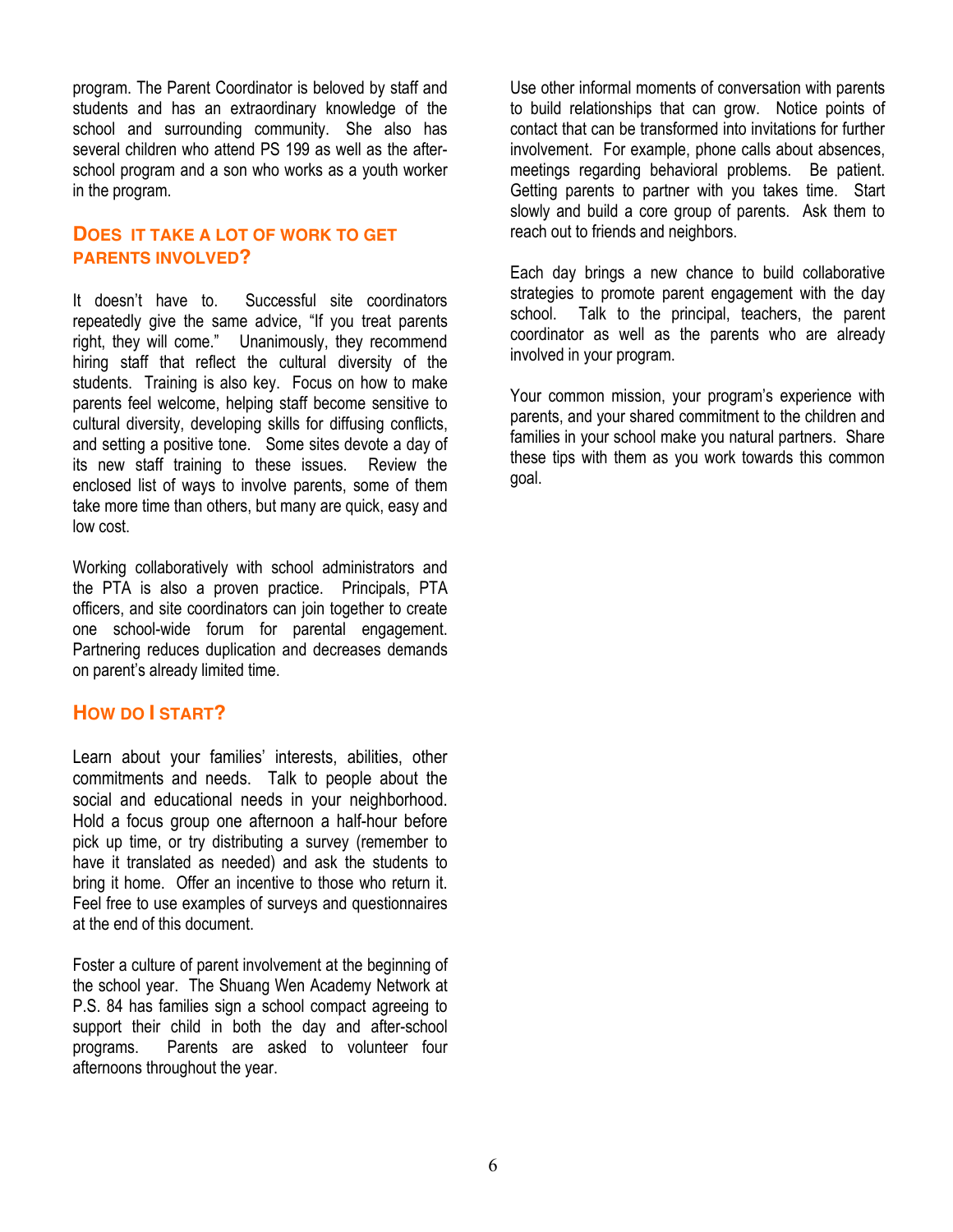The following are some simple suggestions for improving parental attendance at activities and workshops.

- **1.** Make sure the topics are of interest to your parent body use surveys to **generate ideas and instill ownership. Assign parents jobs at the meetings**
- **2. Use the children to draw the parents in. When the children really want their parents to attend -- they will respond**
- **3. Develop and distribute meeting agendas in advance of meetings**
- **4. Conduct outreach and meetings in the languages of families**
- **5. Schedule events and meetings on consistent dates so people can plan in advance**
- **6. Think about the lives and schedules of the parents before you select a meeting time**
- **7. Serve food**
- **8. Provide carfare**
- **9. Provide childcare**
- **10. Invite siblings or other children**
- **11. Offer incentives like small stipends or donated gifts**
- **12. Make events fun**
- **13. Make time so parents have an opportunity to get to know one another**
- **14. Take a moment to appreciate the parents who are taking the time for this**  important work - acknowledge their dedication in a meaningful way
- **15. Work with your school's Parent Coordinator to gauge parental interest and increase outreach**
- **16. Make sure your staff is trained to deal with or refer out for any issues facing parents at your program**
- **17. Celebrate accomplishments with a culminating event**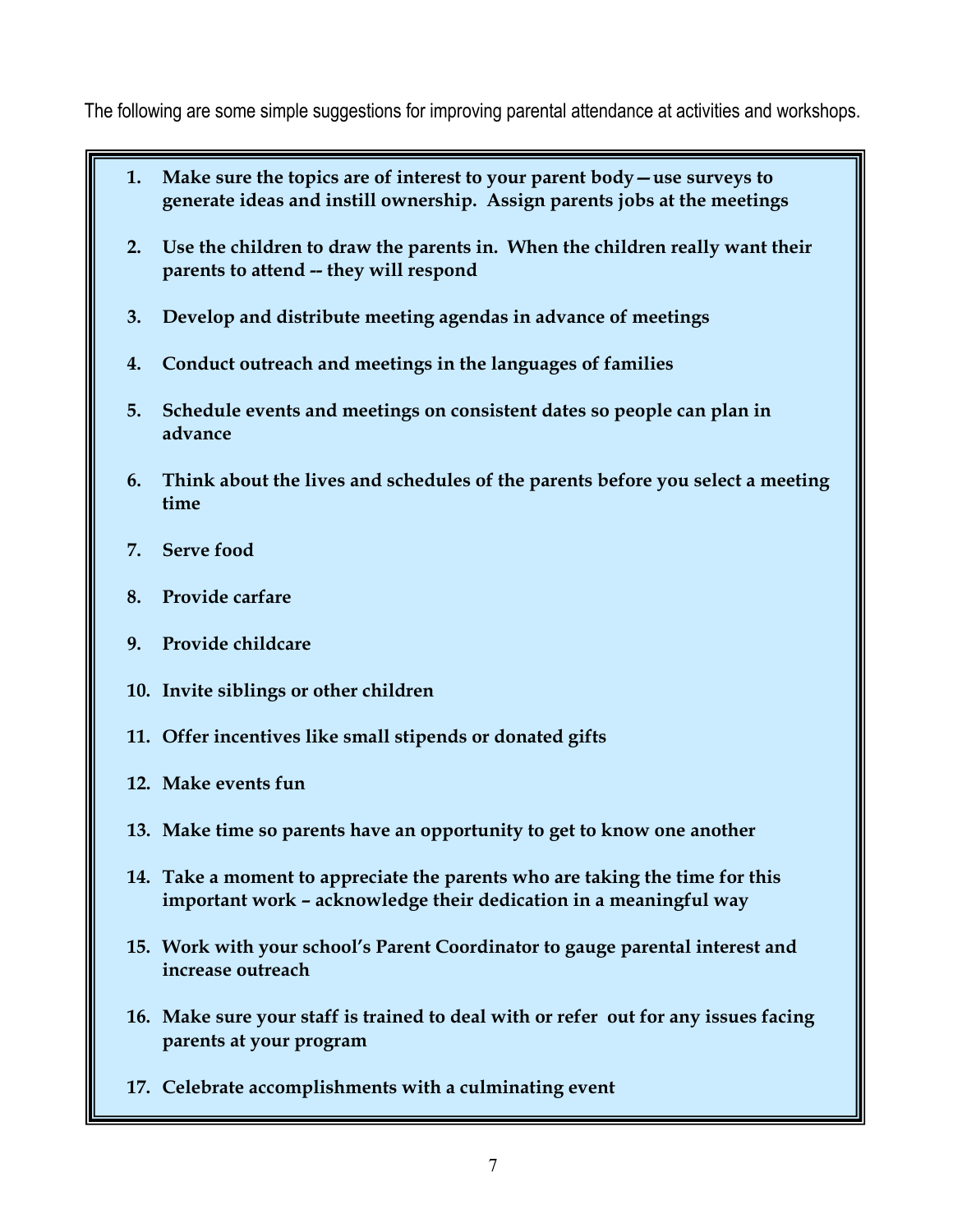# **IDEAS ON HOW TO IMPROVE PARENTAL AND FAMILY INVOLVEMENT**

#### **EXAMPLES FROM TASC SITES**

**WELCOME PARENTS** – Make sure from the first day of the after-school program parents know that they are important and that their involvement is critical to the success of the program and to their children. Post signs that show parents ideas and assistance is welcome  $-$  make sure signs and materials are printed in the appropriate languages. Host a regular telephone hour when parents can ask questions or offer suggestions. Have an *Open Door* policy that encourages parents to visit and meet the site coordinator and staff. Make sure materials are translated when necessary

#### **Parent Open House & Orientation Queens Child Guidance Center PS 24**

PS 24 holds a variety of events for parents throughout the year, but kicks off the year with a parent open house. The open house gives parents the opportunity to participate in program activities with their children. By providing parents the opportunity to become acquainted with what their children actually do during the day and to see their children as learners, parents feel more involved and connected to the program. Thorough outreach and recruitment is conducted at PTA meetings, through the distribution of flyers, telephone calls, and personal invitations to ensure a good turnout.

An open house is also a good opportunity to ensure that parents are aware of other programs and activities available to them through the after-school and CBO and gives you a chance to review your program's rules, regulations and expectations. Stress to the parents how important their involvement is to their children's success.

**PARENTS AS ADVOCATES** – Train parents to educate policymakers, legislators, the media, and community members about the importance of after-school programming. Parents can write letters, sign petitions, and garner support from other organizations in which they are involved. Consider offering a training to help parents take on this new role, understand the issues, and master the skills of effective advocacy.

**Advocacy Training Children?s Aid Society Multiple Sites** 

Parents are trained by professionals (ASPIRA, EPIC) in advocacy skills — with a focus on education issues. The same parents are trained to train other groups of parents. When an important bill needs support, parents and families are ready to make phone calls and write letters on behalf of the program.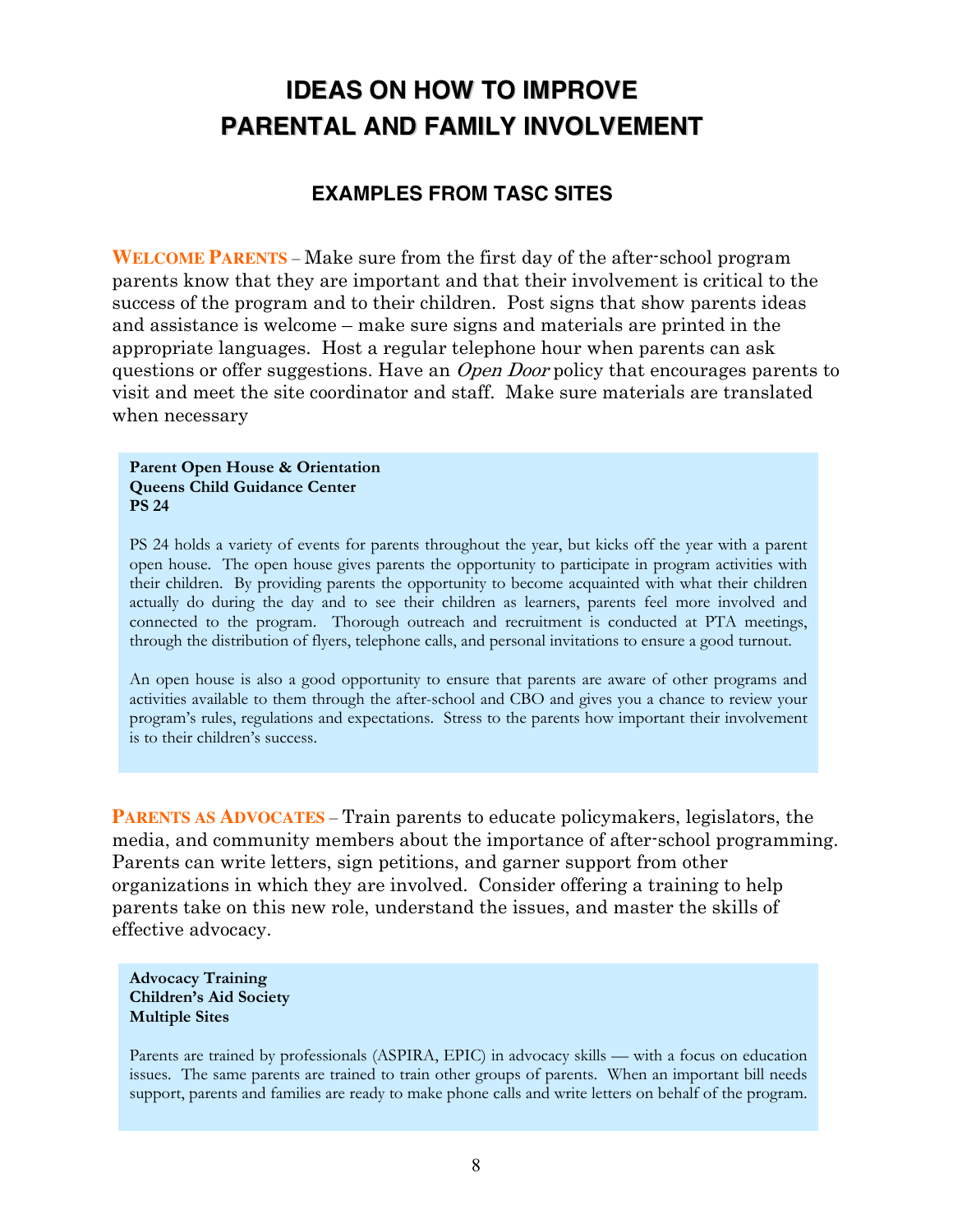**PARENT HANDBOOK –** Make sure your Parent Handbook covers everything you want parents and family members to know about your program. Make sure families feel welcome and stress the importance of family involvement in the program. Feel free to use TASC;s Parent Handbook as a guide for your own Handbook - include any and all elements that seem important to your program and families. Tap parents' or guardians' skills and resources, ask parents what talents they can bring to the program. In your parent handbook, you may want to include a Volunteer Recruitment Letter that will inform you how parents would like to be involved. You can also ask parents to sign an Involvement Commitment Letter that is included in the handbook. (examples in appendix)

#### **Parent Involvement Requirements Police Athletic League PS 118**

The site coordinator promotes parent involvement in their children's education, by "requiring" parents/guardians of after-school program participants to attend at least two parent workshops every year. Held several times during the year and sponsored jointly by the school and the PAL after-school program, the workshops focus on a range of topics, including the new curricula being used in the school (which typically require, in the area of homework, significant parent/guardian oversight and involvement). According to the site coordinator, the number of parents attending workshops has increased dramatically since last year in part because of this requirement.

**PARENTS AS EMPLOYEES** – The next time you have a job opening, consider notifying parents or family members. In addition, you can train parents to fill job openings you may have in the future. Mentor and train parents who are interested in future employment with your agency or other child serving organizations.

#### **Hiring Parents YMCA PS 95**

PS 95 noticed that a parent of one of their students is also the president of the Parent Teacher's Association and very active and engaged in the after-school program. The site coordinator decided to use funds to hire her as the after-school program's parent coordinator. By hiring a parent who is already connected to the day school allows a unique advantage to the after-school program to work more collaboratively with school as well as build relationships with other parents of the after-school program.

**PARENT VOLUNTEERS** – If parents are unable to volunteer during the day, consider asking them to perform tasks that can be done off-site such as stuffing envelopes, contacting businesses for donations or support, or typing a newsletter. In addition, ask parents what they are interested or able to provide, perhaps they can be a special guest in the classroom for a day. If available, you may want to offer parents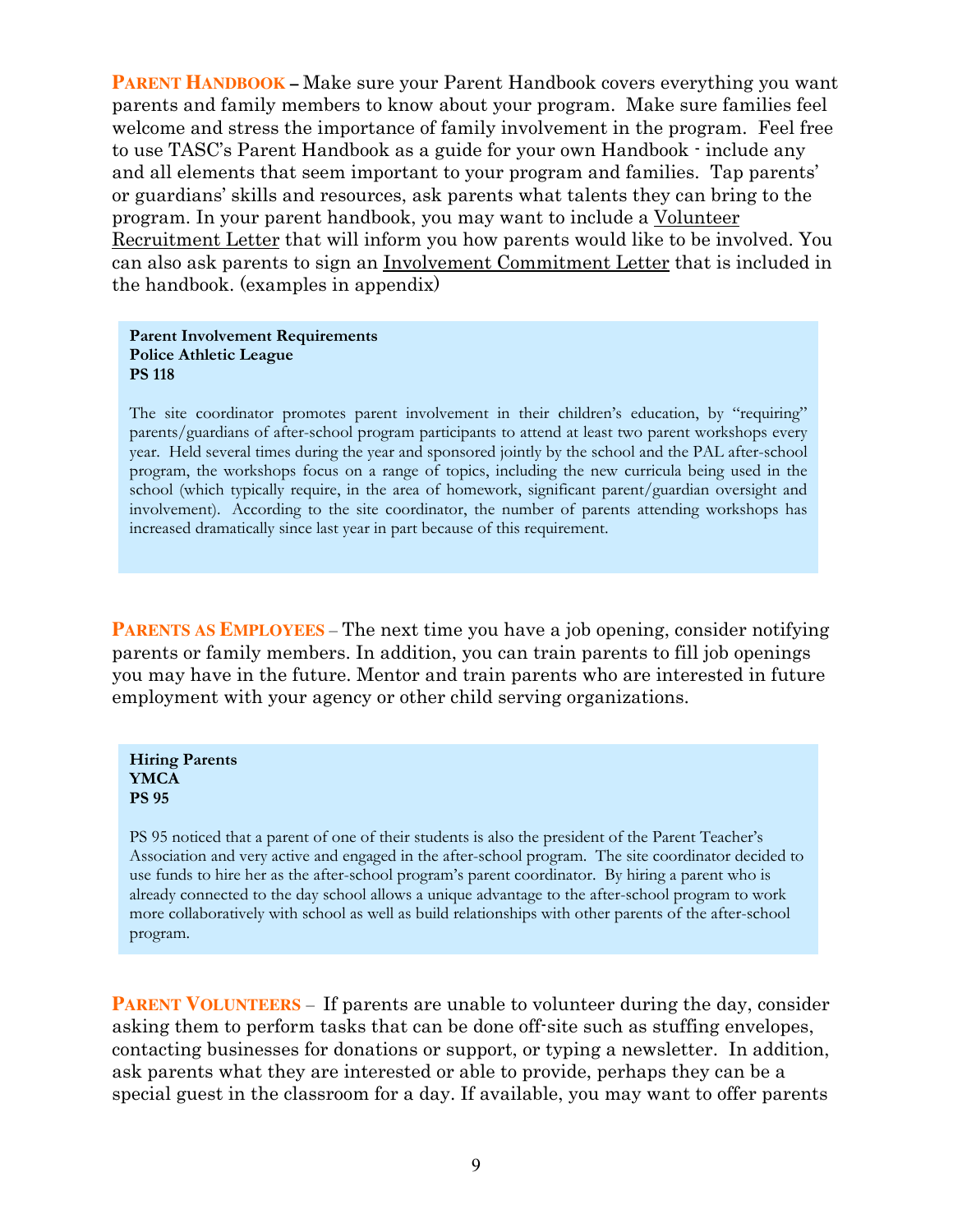a small stipend for their time or offer awards or donated gifts. Develop a volunteer bank-create list early on and call as needed. Ask parents who come early for pick up to stuff envelopes, make phone calls.

Feel free to use the **Parent Interest Survey** in the appendix to find out how your parents would like to be involved. It is important to delegate projects where parents can see the positive impact of their work  $-$  the initial success and positive feedback will bring them back again.

**Parent Mentors SCAN CES 53** 

CES 53 uses a structured parent mentoring program to help meet his staff-to-student ratio and to get more parents involved in the program on a regular basis. Parent mentors arrive 15 minutes before program start-up to help with the transition from the day to after-school. This allows for staff members who work during the day to have a short break before starting their after-school duties. Parent mentors are paired with the same group leaders each day and assist them with activities. Mentors are also trained to assist with homework help and offer one-on-one assistance to students. Parents receive a weekly stipend and are promoted to group leader after two successful years in the program. Parent mentors are interviewed and carefully selected for the program and receive continual on the job training.

**Homework Specialist\* University Settlement PS 137** 

The after-school program trained parents to become literacy and homework coaches providing individual help to the most needy students. The goals of the program were to:

- <sup>In</sup> Increase parent visibility to help demonstrate to all parents, students and stakeholders that parents are a valued and essential part of the program.
- à Establish a supportive peer group of involved parents so that parents, especially those parents with limited work experience, don't feel that they are doing this alone and will hopefully pursue work opportunities in after-school field after this experience.
- à Help underachieving students improve their study skills or academic performance and provide needed extra attention.

A six-hour workshop was organized for a group of 10 to 15 parents, and delivered by Learning Leaders, an organization with proven expertise in parent literacy training and an existing relationship with the after-school program. Targeted participants had limited employment experience and gained skills that were valuable in entry-level after-school jobs. Following this workshop, participating parent coaches were matched with children and youth who had been identified by their day school teachers as needing help, and worked in the classroom with their student a minimum of two days a week, for two hours, for a period of 12 weeks.

Coaches received a financially meaningful incentive (approx. \$100 per week) for a successful period of service. Coaches came together over pizza every other week to discuss challenges, accomplishments, and strategies for working with students. The site coordinator also checked in regularly with group leaders and schoolteachers to discuss how and if the program was helping.

\* funding provided by New York Times Foundation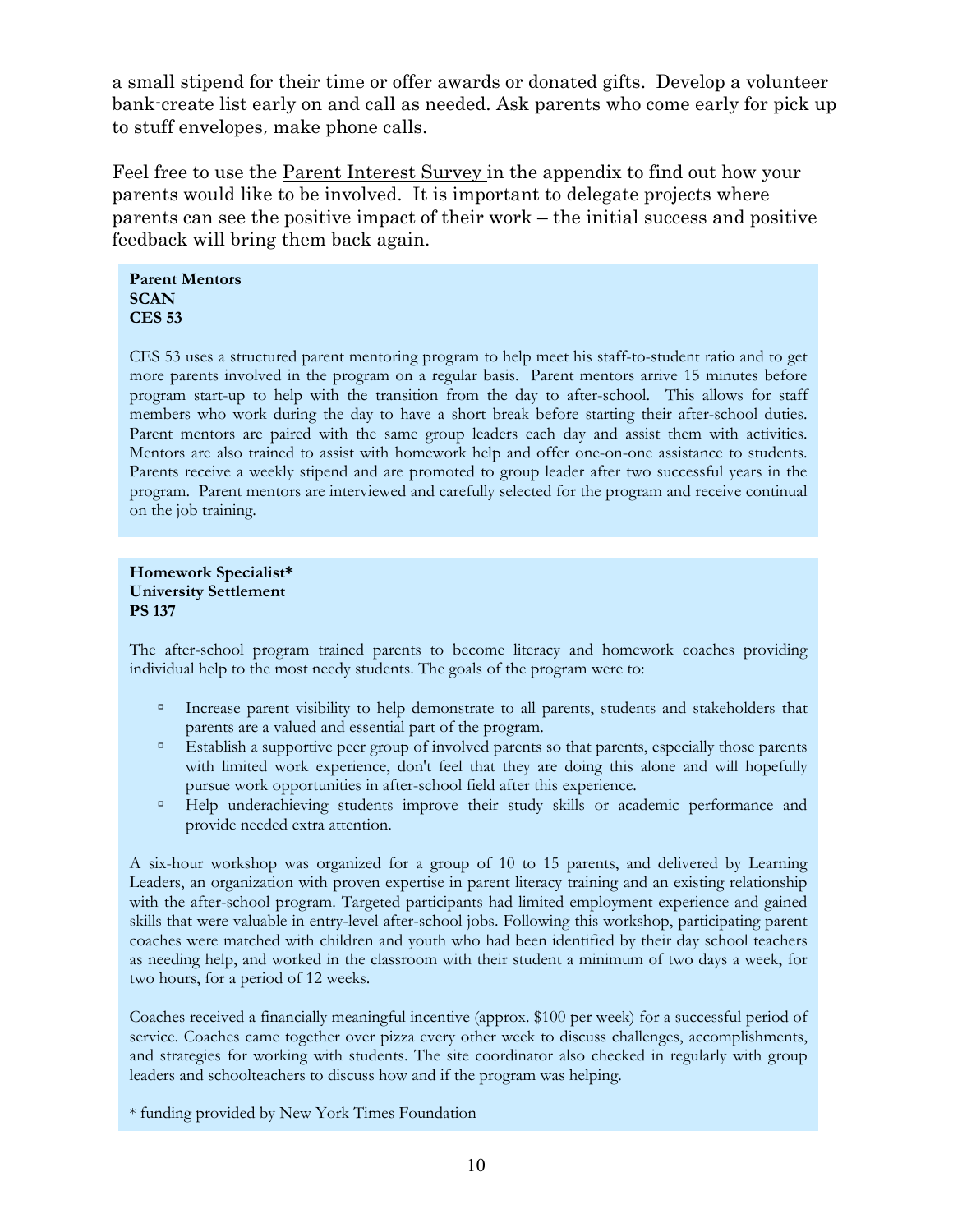**PARENT FOCUSED PROGRAMMING** - Create programming that meets the needs of the parents and make sure you create programs that will interest the parents you serve. For example, survey your parents or hold a Parent Focus Group to find out what parents are thinking and wanting from the program. Parents will not show up for an event that does not relate to their needs or the needs of their child, in addition, do not expect parents to show up just because you pick a date and a workshop. It takes time to build relationships and trust to the point where parents feel committed and connected enough to show up, but it pays to be persistent and be sure to continue to send the message that their involvement and ideas are important.

#### **Parent Focus Groups New Settlement Apartments CES 64 Bronx**

New Settlement's after-school program decided that parent focus groups would be a good way to elicit information and initiate a strong platform for parent decision making in the after-school program. To attract participants, flyers in Spanish and English were posted around the school and community. When the response was minimal, the site coordinator realized that this was not reaching her families. Since many parents had a history of feeling unwelcome, she had to take a different approach. She began direct outreach with a few parents, who in-turn, gave her the names of others who may want to participate. She spoke to them individually, explaining the mission of her program and the need for parental input. Fifteen parents signed on to participate in the focus group sessions. The following elements contributed to a successful session:

- 1. Include an ice breaker activity
- 2. Ask parents to brainstorm what they wanted for their child's program and why
- 3. Divide parents into small discussion groups
- 4. Establish curriculum connections to real life
- 5. Conducted all communications in Spanish and English (or whatever languages are appropriate at your site)

#### **Fun and Educational Classes Children?s Aid Society New York City Mission Society**

Parents come in large numbers to the baking and sewing classes that the **Children?s Aid Society** runs at P.S. 152. The **New York City Mission Society** at CES 28 offers workshops and classes based on parent surveys that identify topics of interest. Parents can often lead these classes as well – just ask!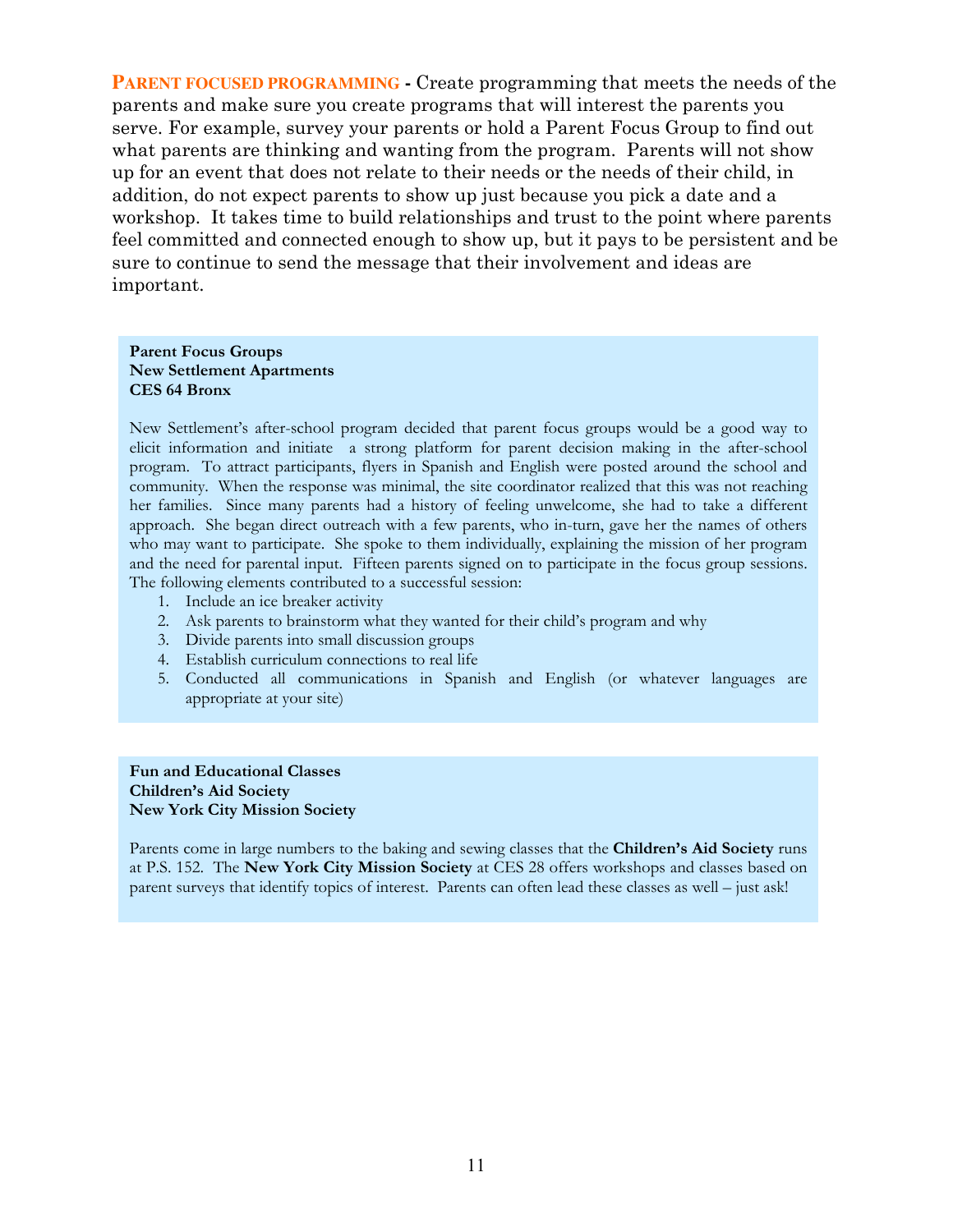**PARENTS AS ADVISORS** – Ask parents and other caregivers to act as advisors to your program. Advisory groups or committees help build support, invest parents with some responsibility for program success, and teach valuable skills. Consider involving parents in program design and decision-making, fundraising initiatives, and in developing strategies for outreach to other parents.

**Advisory Board University Settlement House PS 137** 

University Settlement holds a monthly advisory board meeting with parents. Staff tries to recruit parents who reflect the cross section of children in the program. By including parents in this ongoing way, they feel more invested in the program and in the end you create a program that more likely meets their needs.

**INFORMATION EXCHANGE** – Be creative and insightful about the kind of information you convey to parents about their child and the program. Develop mechanisms for ongoing and frequent communication about program activities, schedule, and volunteer opportunities through newsletters, web site, phone tree, or parent buddy;s. Think about new methods to help parents feel connected. Take into consideration literacy and cultural barriers. Consider offering or hosting classes and workshops that increase parent comfort in guiding homework, reading, research, and writing assignments.

Try providing information on tutoring, enrichment activities, and other fun family activities.

**Parent Newsletter\* Henry Street Settlement PS 134** 

As part of a larger strategy to increase parent involvement, Henry Street decided to produce a parent newsletter that was written by after-school staff, the school's Parent Coordinator, and parents. A special invitation was made for parents to submit articles for the newsletter. The newsletter was sent home with students and distributed to the entire school thanks to assistance from the Parent Coordinator. The newsletter highlighted the program's activities, listed job openings, and announced any parent events that were scheduled.

Although this is a time intensive project, if given the right volunteers and support, it can be an inclusive and exciting project to get parents and involved and keep them informed.

\*funding provided by New York Times Foundation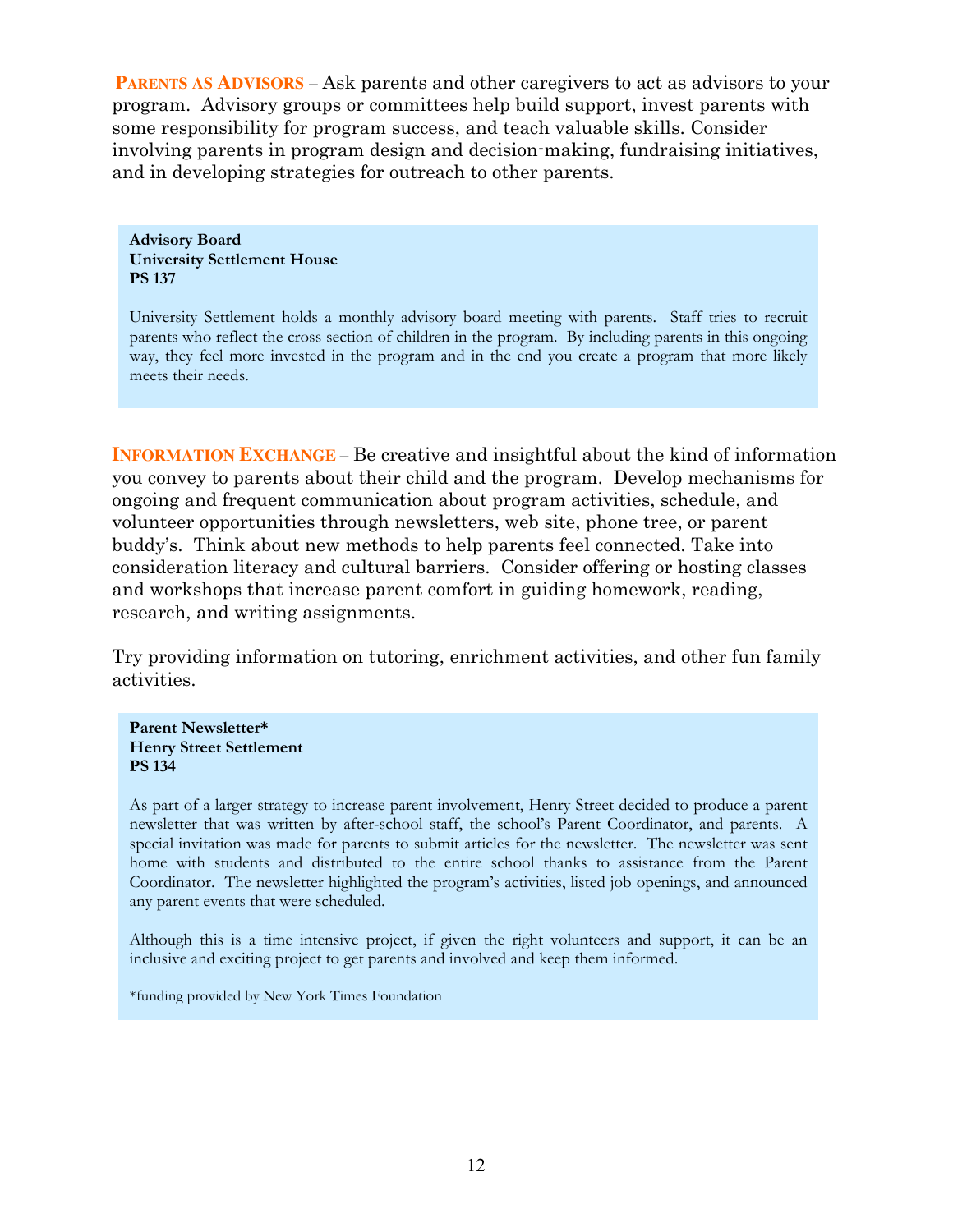#### **SERVICES REFERRALS - SUPPORT TO FAMILIES AND CHILDREN AT HOME - Many** parents or family members of after-school students are not engaged in their community or receiving services they need or are entitled to either because they are not aware of them, or feel ashamed or isolated. Some successful site coordinators suggested developing lists of local agencies that provide services, establishing a Parent Resource Center, compiling a Resource Book to help parents locate information and services and partnering with other CBOs that can deploy informed staff at dismissal and special events. The after-school program can represent a "safe" place for parents and family members to learn about services and programs they are interested in.

#### **Single Stop**

**New Settlement Apartments/St. Christopher Ottilie/The Children?s Aid Society/CAMBA PS 64/MS 35/PS 152/PS 269** 

In an effort to provide needed financial and legal services to parents of their after-school program, these four sites are running Single Stop one afternoon per week. Single Stop provides free financial, social, and legal advice to anyone who comes through the door. Not only does Single Stop provide free services and referrals on the spot, but it serves as an entry point for parents to become involved in their children's after-school program.

#### **Parent Resource Center University Settlement PS 63**

University Settlement established and operates an after-school Parent Resource Center that provides parents with information about health, housing, and employment. By referring parents to services they need, you not only provide them with an entry to helpful services, but you create another avenue that supports their relationship with the after-school program.

**PARENTS AS TEACHERS** – Find out what skills parents and families have to offer, whether they give a presentation about their culture and heritage, read to small groups, or conduct a cooking demonstration. Many parents or family members may not realize that their skills can be useful in the after-school classroom  $-$  it is up to you to let them know. Use the parent surveys and ask specific parents if they are willing to share their time and skills.

#### **Art Teachers YMCA - Jamaica Branch PS 95**

Twice a week parents of after-school students get together to teach quilting and arts and crafts to other parents and family members. This project has been extremely successful at increasing parental engagement in the after-school, teaching skills, building self-confidence and creating an informal support group and sense of community.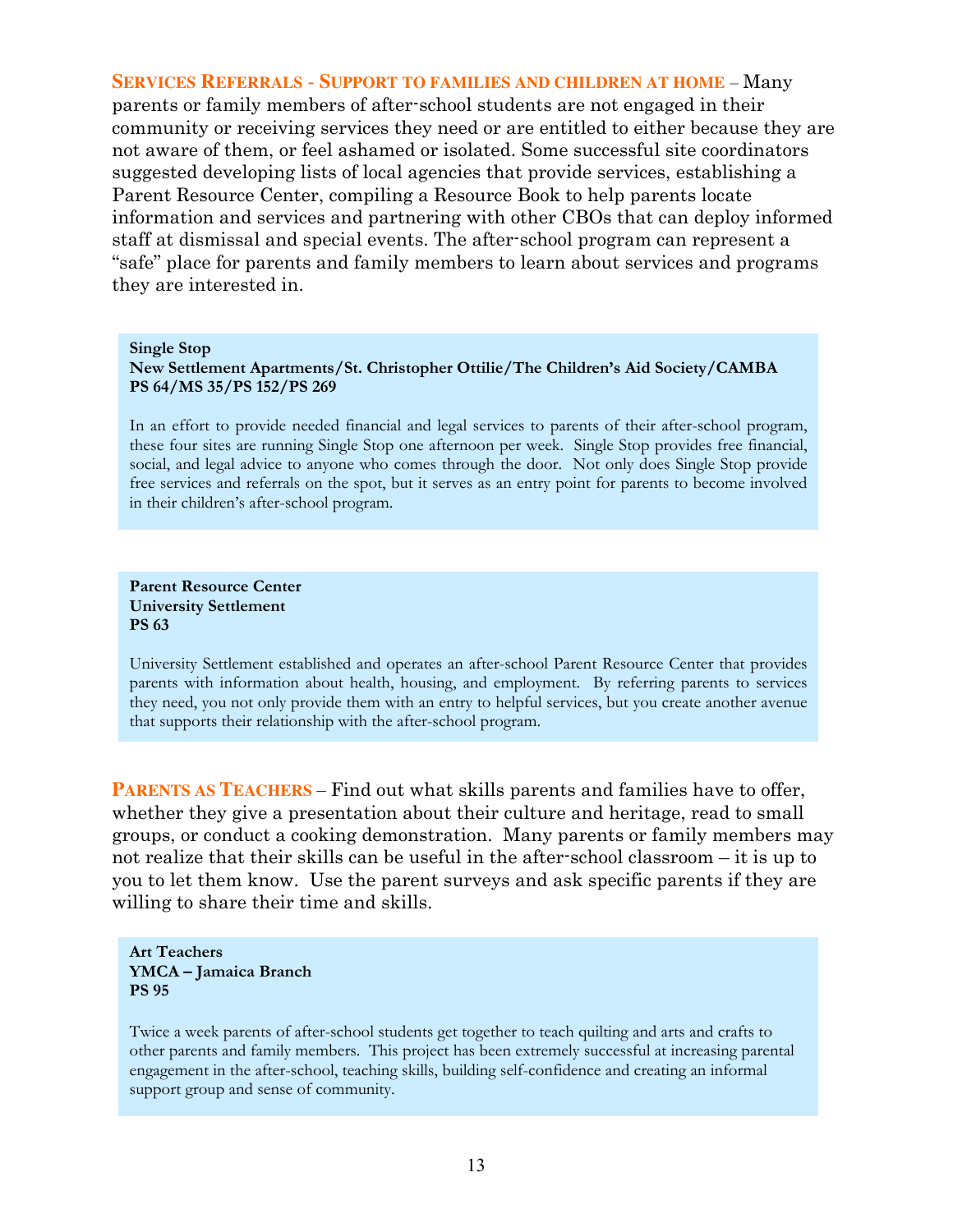**PARENTS AS LEARNERS** – Recognize how you can engage parents by supporting their needs as learners. Consider offering or hosting adult education classes and workshops on ESL, GED, literacy, parenting, employability skills, healthy child development and discipline, and substance abuse and violence prevention. Notify parents of any free or available trainings in the area or given by your CBO that may be of interest to them.

Advocates for Children has an weekly updated postings of local training opportunities - check out  $\cdot$  www.insideschools.org/home/IScalendar.php these trainings include children's behavior issues, understanding the public school system, and learning how to access other regional and local resources.

#### **Parent Workshops New York City Mission Society CES 28**

New York City Mission offers workshops on immigration, parenting, health, teen issues, gangs, and substance abuse. New York City Mission provides programming and services targeted towards the needs of the students' parents so that the after-school program naturally becomes a program built on trust and community.

#### **Family Literacy Project Reach Youth PS 230**

The Family Literacy program addresses the particular needs of the school's multilingual community. The program targets non-English speaking families and provides resources to improve their English and strengthen parents' involvement in their child's education. It is a new model of programming designed to help parents become their child's first teacher.

Through the Family Literacy Program, adult ESL classes are offered to the parents twice a week during after school hours. Many women in our program would not really be able to take an English class if it was not offered in their child's school and part of their world already.

Once a week the adults attend parenting workshops followed by an interactive arts and literacy experience with their child. Parents often don't realize how involved they can be with their child's homework. The parenting workshops teach parents ways to check homework and share a book even if they are just learning English. Parents also learn basic teaching techniques to help them turn simple activities like laundry and grocery shopping into learning opportunities.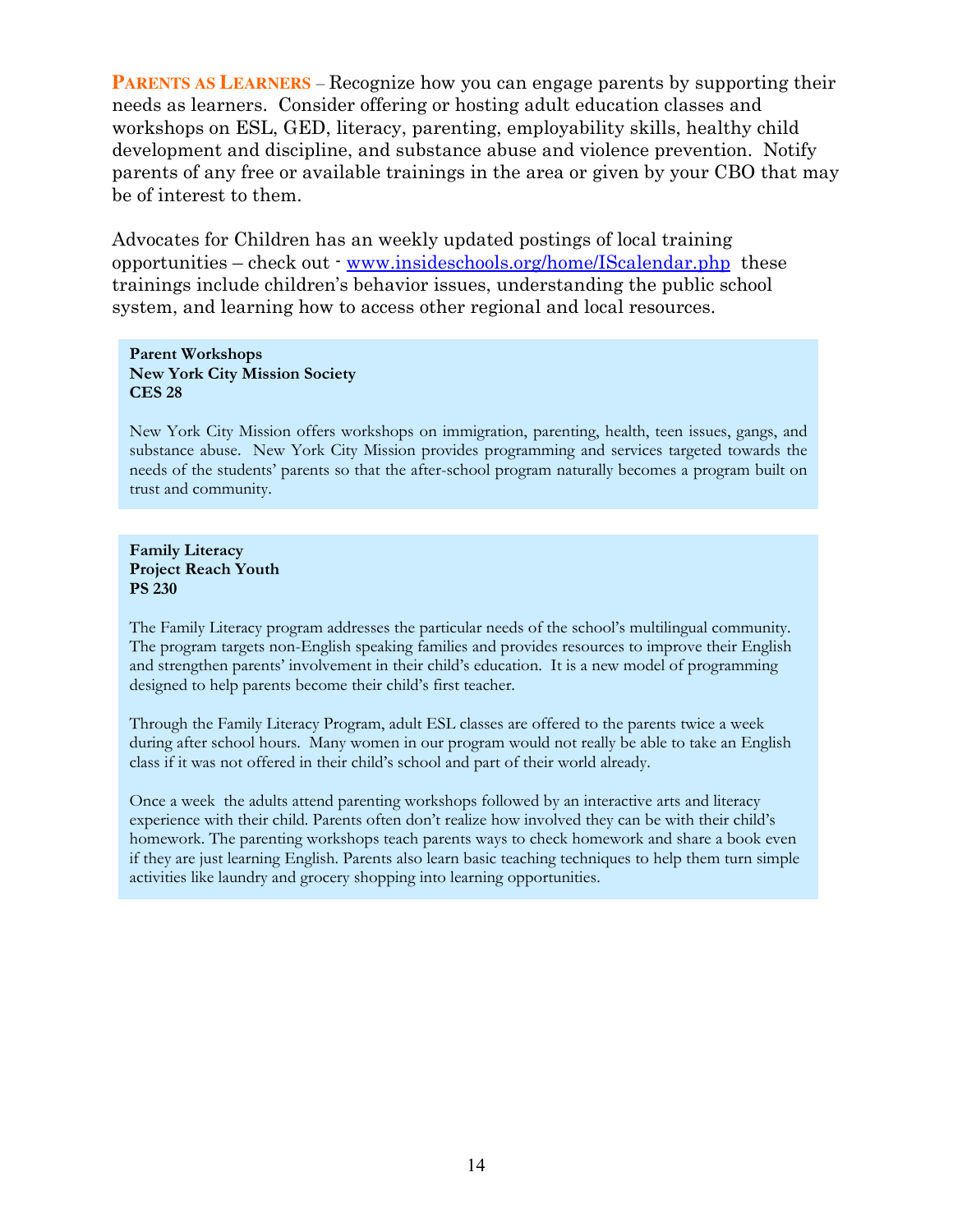#### **SAMPLE VOLUNTEER RECRUITMENT LETTER TO PARENTS/GUARDIANS**

#### Dear Parent/Guardian:

One of the reasons our after-school program is great is because of the concern and involvement of many parents and families. Research has shown again and again that students with involved parents are successful. Even though they might not admit it, students want their parents to be concerned and involved with their education and life. This gives them a sense of security because they know that their parents care enough to go that extra mile.

As a parent, there are a number of ways you can help out at the after-school, including:

- $\Box$  attendance  $\Box$  hall monitoring  $\Box$  filing  $\Box$  mailing □ library  $\Box$  copying □ classroom aide  $\Box$  field trip chaperone
- $\Box$  newsletter writer

Please note the time(s) of day and day(s) of the week that work for you.

| $\Box$ 2:00 - 4:00pm |             | $\Box$ 4:00 - 6:00pm |              | $\Box$ 6:00 - 8:00pm |
|----------------------|-------------|----------------------|--------------|----------------------|
| $\Box$ Mon           | $\Box$ Tues | $\Box$ Wed           | $\Box$ Thurs | $\Box$ Fri           |

Contact me, the site coordinator, or your son or daughter's teacher to talk about how you'd like to volunteer. Become involved in monthly activities or a newsletter, attend school's productions or other programs. Your attendance says a lot about how much you care.

Whether you have two hours a week or two hours a year, we'd love to hear from you! If you'd like to help out but aren't quite sure how, just let us know and we'll figure something out.

Thanks for your help!

Sincerely

Site Coordinator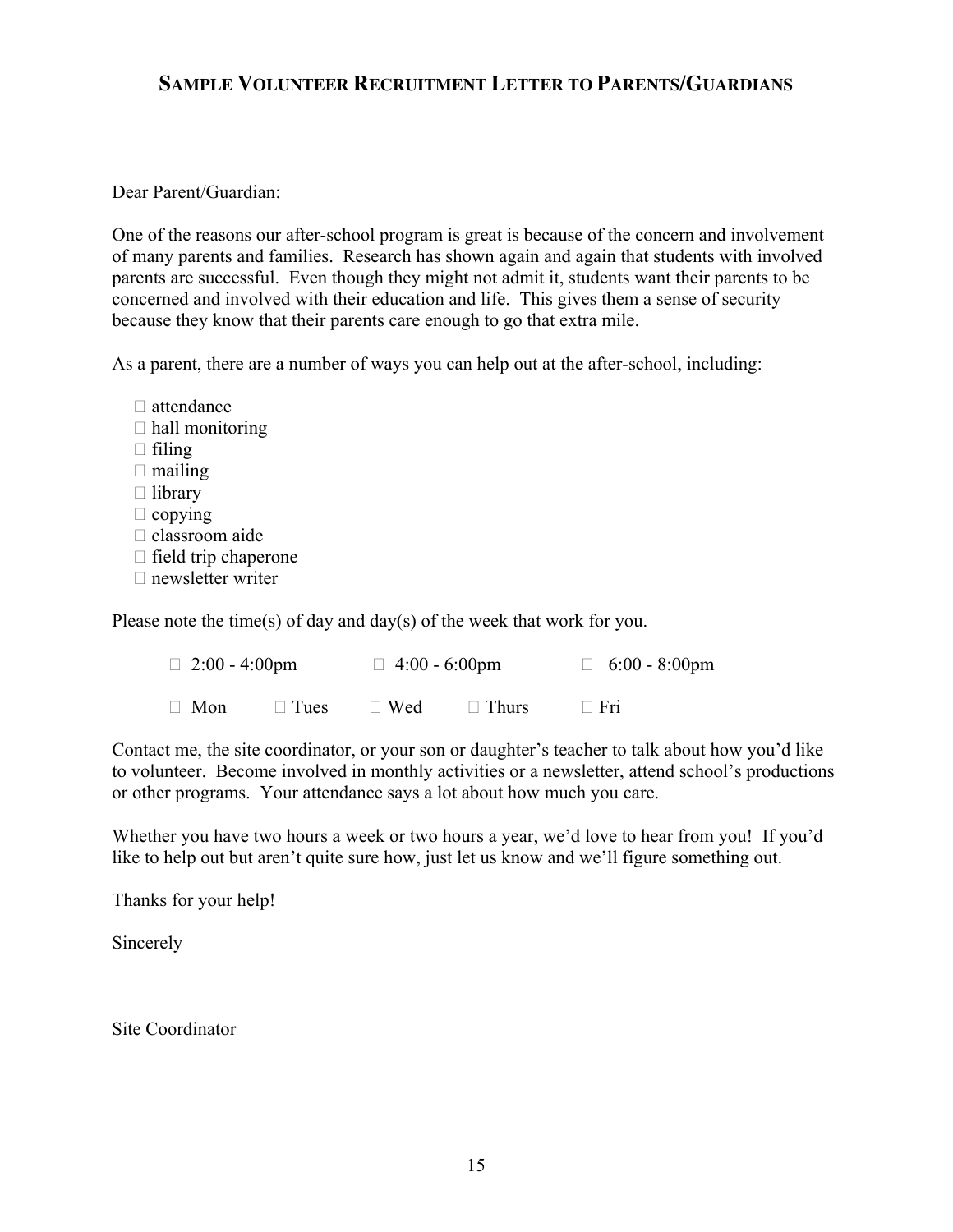### **SAMPLE PARENT/GUARDIAN/FAMILY INTEREST SURVEY**

#### **Dear Parent/Guardian:**

Please take a few minutes to fill out the questionnaire below. This information will help us figure out how we can best meet your needs. Please return the form with your son or daughter. Research shows that children take learning more seriously when parents show an interest in their education.

#### **1) There are several types of parent involvement. Please check the ones that interest you.**

- $\Box$  Communication (conferences, school programs, contact via phone, note, meetings, newsletters
- $\Box$  Parenting (evening parent meetings, short seminars of interest)
- $\Box$  Volunteering (helping at school or home)
- □ Parent/student afternoon at school
- **2) Please check any possible seminar topics that would be of interest to you and add any others that come to mind.** 
	- $\Box$  Homework hassles
	- ͛ Discipline
	- $\Box$  Spending/saving money financial issues
	- $\Box$  Bully control
	- $\Box$  Family changes
	- $\Box$  Dealing with teens/pre-teens
	- $\Box$  Health issues
	- □ Home/school communication
	- $\Box$  Fun and education games and things to do with children
	- $\Box$  How to help your children with homework
	- $\Box$  Making sure your kids understand the importance of education
	- □ Violence prevention
	- □ Peer pressure
	- $\Box$  Helping a dyslexic child or children with other learning difficulties
	- $\Box$  How to better work with children who have difficult behavior
	- $\Box$  Other:

#### **3) So we know what works for you, please fill in below:**

- **A. About how long should seminars last?** 
	- $\Box$  1 hour
	- $\Box$  2 hours
	- $\Box$  3 hours
- **B. How many sessions for seminars** 
	- $\Box$  1 evening
	- $\Box$  2 evenings
- **C. What evening of the week would be best? \_\_\_\_\_\_\_\_\_\_\_\_\_\_\_\_\_\_\_\_\_\_\_\_\_\_\_**
- **D. What starting time?** 
	- $\Box$  5:30
	- $\Box$  6:00
	- $\Box$  6:30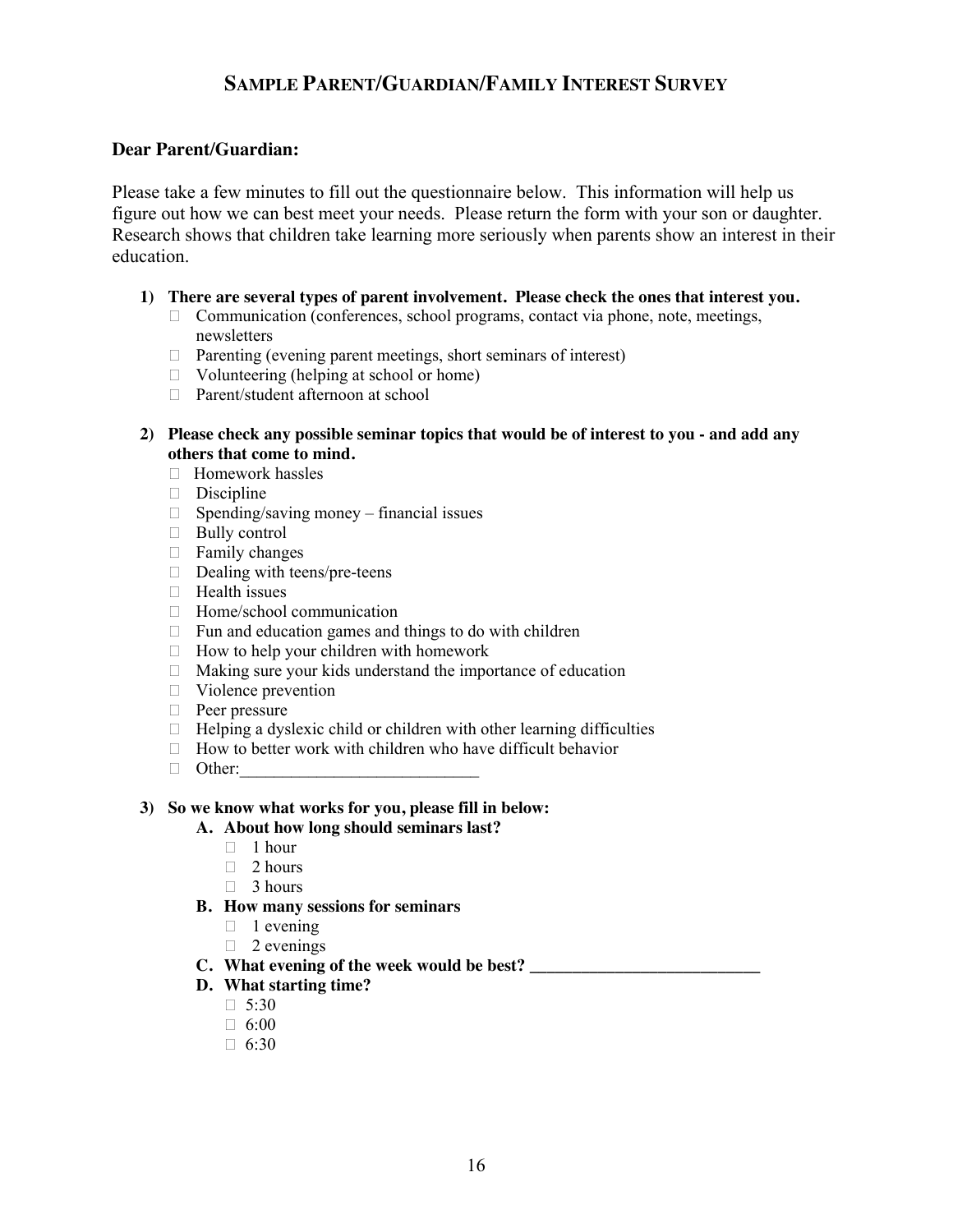#### **SAMPLE OPENING NOTE OF PARENT HANDBOOK**

Dear Family Member:

You are your child's most valuable asset. It is important that you, as a parent/guardian, become involved in the educational process, to ensure a successful learning experience for your child. To help you become involved, we invite you to read and discuss this handbook with your child. It is very important that you and your child understand the policies of the after-school program.

To help us serve your child well in after-school, we need your help and input. To be successful, we want to establish a collaborative relationship between after-school and your home. We have found that receiving support at school and at home is important to the educational, mental, and physical growth of our students.

We look forward to a very exciting year and to getting to know you. We encourage you to become involved by volunteering in the school.

Our staff is committed to the growth and development of every student. We encourage you to support them and to let us know if you have any concerns or questions. Our after-school program is a family business.

Thank you for your support.

Best wishes,

Site Coordinator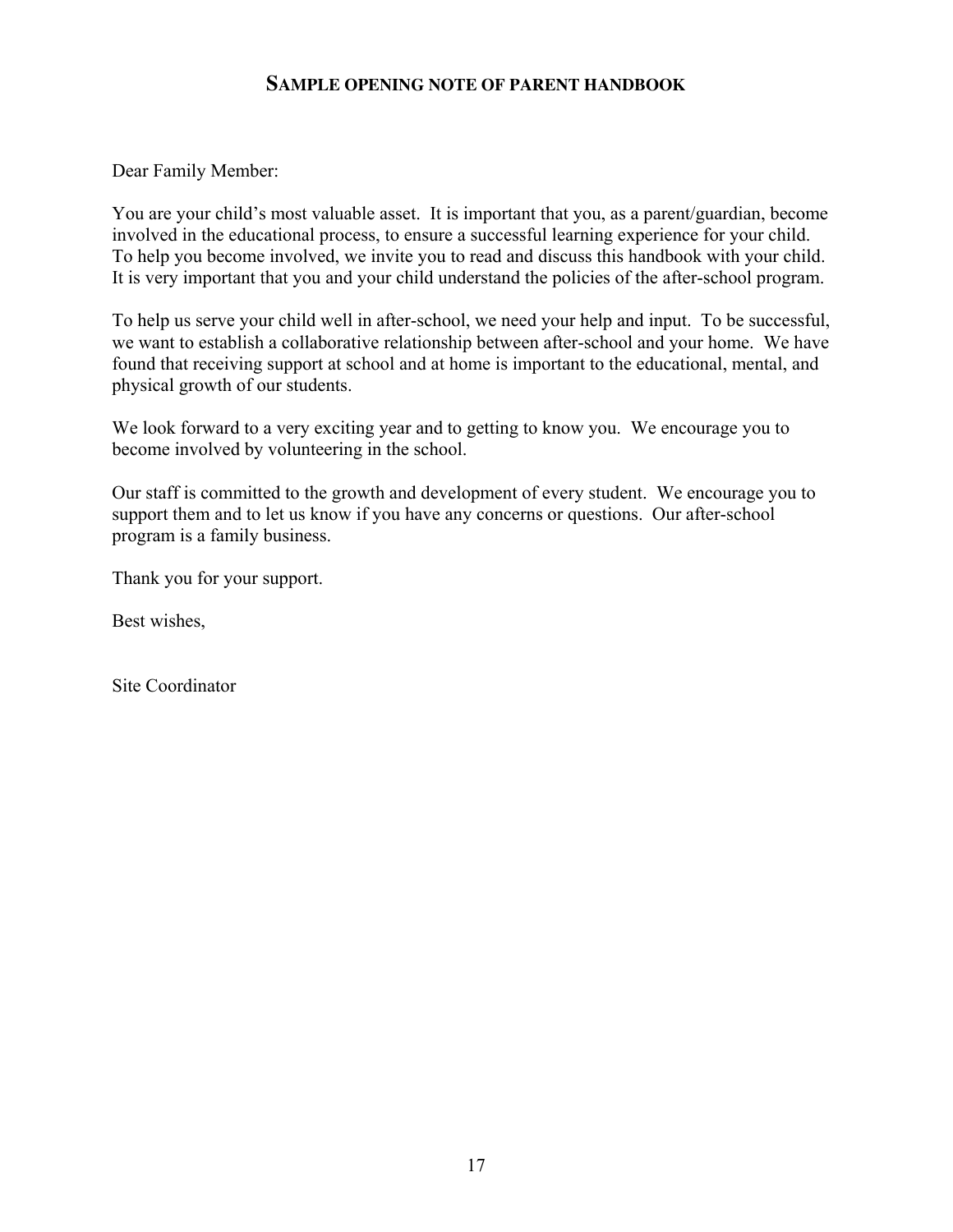#### **SAMPLE PARENT COMMITMENT AGREEMENTS**

(additional examples are in the parent & family handbook)

## **HOMEWORK**

As a parent / guardian of a child in the **\_\_\_\_\_\_\_\_\_\_\_\_\_\_\_\_** After School Program, I agree to:

- 1. Check my child's homework with him  $/$  her to make sure it is completed.
- 2. Support my child with unfinished or difficult homework or other related issues if necessary.
- 3. Talk with the After School Coordinator about homework or other related issues if necessary.
- 4. Be on time every day to receive my child at dismissal time or designate another adult to do so.

Parent / Guardian Signature\_\_\_\_\_\_\_\_\_\_\_\_\_\_\_\_\_\_\_\_\_\_\_\_\_\_\_\_\_\_\_\_\_\_\_\_\_\_\_\_\_\_\_\_

-------------------------------------------------------------------------------------------------------------------------------------------- -

# **PARENTAL INVOLVEMENT**

As a parent / guardian of a child in the **\_\_\_\_\_\_\_\_\_\_\_\_\_** After School Program, I agree to:

1. Attend at least 2 parent or family workshops per school year. These workshops are typically held following the after-school program or in the evening. Topics will vary throughout the year. We encourage you to participate in the selection and development of these workshops.

Parent / Guardian Signature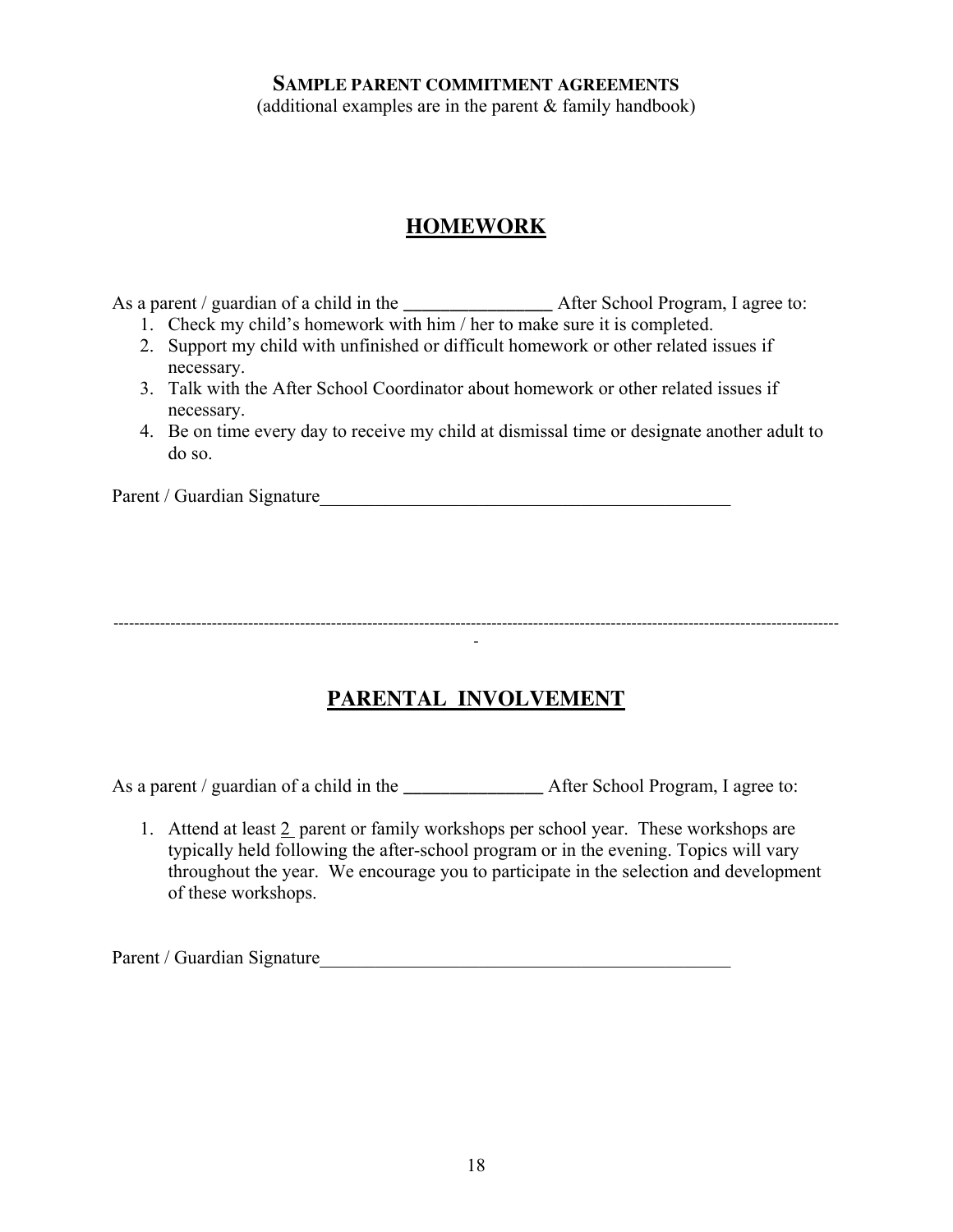# **HELPFUL CONTACTS**

# **SITE COORDINATORS WITH ACTIVE PARENT PROGRAMMING**

| Queens Child Guidance Center at P.S. 24 | Doreen Teh       | 718-445-8176 |
|-----------------------------------------|------------------|--------------|
| Police Athletic League at PS 118        | Valerie Hector   | 718-264-1402 |
| Children's Aid Society                  | Multiple         | 212-740-8655 |
| <b>SCAN at CES 53</b>                   | Marian O'Garro   | 917-974-9687 |
| University Settlement House at PS 137   | Elizabeth Speck  | 212-602-9830 |
| New Settlement Apartments at CES 64     | Theresa Winokur  | 718-410-7743 |
| YMCA at PS 95 - Jamaica Branch          | Hero Tamakloe    | 718-558-0673 |
| University Settlement at PS 63          | Tameeka Ford     | 917-418-6743 |
| Henry Street Settlement at PS 134       | Regina Perez     | 917-502-8685 |
| New York City Mission Society at CES 28 | Aida Maldonado   | 718-583-7200 |
| Project Reach Youth at PS 230           | Alison Fleminger | 718-965-0480 |